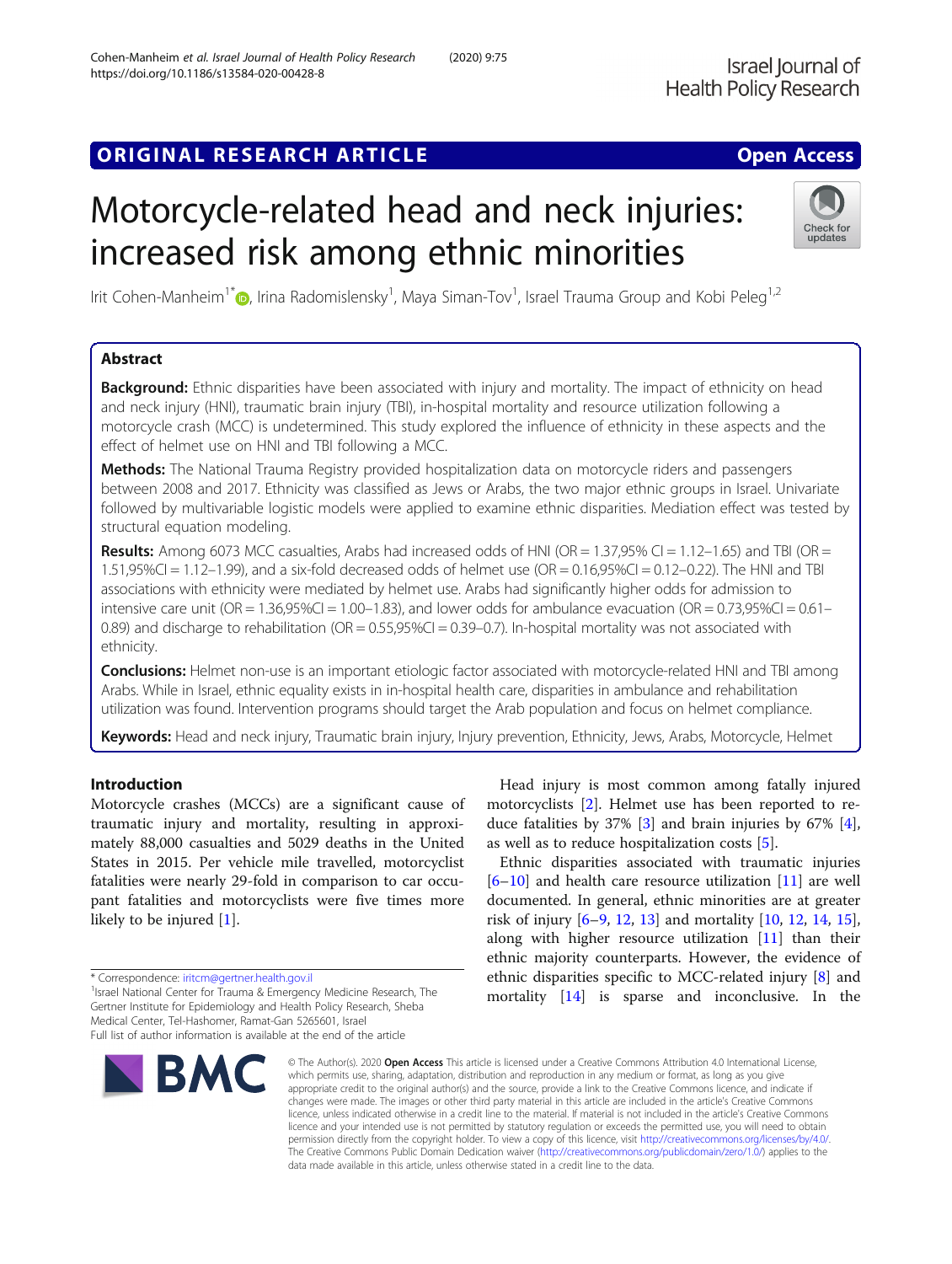Netherlands [\[11](#page-9-0)], motorcycle fatalities were significantly lower among ethnic minorities compared with native Dutch, while in the US [[12](#page-9-0)], in comparison to non-Hispanic Whites, ethnic minorities were characterized with excess motor vehicle crash fatality risk. We are unaware of reports describing ethnic inequalities specific to MCC-related head and neck injuries (HNIs), traumatic brain injury (TBI) and hospital resource utilization.

In Israel, motorcycles are a popular mode of transportation; the number of registered motorcycles has nearly doubled from 77,472 in 2000 to 130,442 in 2016 [\[13](#page-9-0)]. Whereas motorcycles constitute 4% of total 3,239,305 registered vehicles and only 1.6% (928 million kilometers) of total vehicle kilometer travelled in 2016 [\[13](#page-9-0)], motorcycle injuries account for nearly 9% of road traffic motor collision injuries and motorcycle fatalities accounted for 12% of fatalities from motor collisions. These figures are translated to 1988 motorcycles involved in road accidents with causalities, 1905 injured motorcyclists, and 42 deaths in 2016. The corresponding numbers for 2017 were even higher: 2331 accidents, 2225 casualties, and 58 deaths [\[14](#page-9-0), [15\]](#page-9-0).

The population of Israel is comprised of two major ethnic groups: the Jewish majority (74.8% in 2016) and Arab minority (20.8%, i.e., Muslims, Circassians, Arab Christians, including Armenian, Druze and Lebanese). Ethnic groups differ in language, religion, culture, socioeconomic status, education and health-related characteristics. In 2014, 70.9% of Jewish 17 year olds were entitled to a high school diploma, compared with 45.9% of Arabs [[16\]](#page-9-0). Life expectancy among Jewish men is 81.5 years and 84.7 years for women compared with 77.2 and 81.4 among Arabs, respectively [\[17](#page-9-0)]. In addition, in 2010, Arabs compared with Jews, had higher rates of traffic law violations and lower use of car seat restraints [\[18](#page-9-0)]. Interestingly, motorcycle related injuries were five-times greater among Israeli Jewish children compared with minorities [\[19](#page-9-0)].

The objectives of this study were to investigate HNI, TBI, in-hospital mortality and resource utilization between ethnic groups in Israel following a MCC and determine the contribution of helmet use. Decision makers should use this evidence-based nationwide data to develop and implement targeted interventions.

# Methods

This was a cohort study based on the Israeli National Trauma Registry (INTR) between 2008 and 2017. The study included MCC-hospitalized casualties with an ICD-9-CM external cause of injury code (E-code) for motorcycle riders (E810-E825) and passengers (E810- E825), with the digit 2 or 3 after the decimal point, respectively, for a traffic or non-traffic accident.

All trauma patients admitted to the department of emergency medicine (ER) and hospitalized, died in the ER, or transferred to or from another hospital are included in the INTR. The registry excludes casualties who died at the scene or on the way to the hospital and admissions 72 h or more following the event.

Trauma registrars record the data at each hospital, followed by quality assurance. Demographic characteristics included age, gender and ethnicity (Jews and Arabs). Crash characteristics comprised motorcyclist position (rider or passenger), collision type, injury location, helmet use, and hospital admission time. Injury characteristics included HNI, TBI, other injured body region and Injury Severity Score (ISS). The Abbreviated Injury Scale (AIS) codes and scores of the nine body regions were used for recognizing the injured body regions. Severe injury was defined as  $AIS \geq 3$ . Injury severity of multiple injuries was based on ISS, calculated by summing the squares of the severity digit in the AIS [[20](#page-9-0)] of the most severe injuries in up to three of six predefined body regions, categorized as 1–8 (minor), 9–14 (moderate), 16– 24 (severe) and 25–75 (critical) [[21,](#page-9-0) [22\]](#page-9-0). TBI was defined as any recorded evidence of intracranial injury in accordance with the AIS 1990 Revision Manual [[23\]](#page-9-0). Resource utilization was assessed by evacuation mode, intensive care unit (ICU) admissions (0  $/$   $\geq$ 1 days), undergone surgery (yes/no), length of stay (LOS,  $\leq 7/$  > 7 days), discharged to rehabilitation (yes/no) and in-hospital mortality.

This study was restricted to hospitals and periods in which the use of safety devices was routinely reported, i.e., the missing data regarding safety did not exceed 35%. Missing data on helmet use and unknown ethnicity were excluded from the analyses (Fig. [1](#page-2-0)).

The study was approved by the Sheba Medical Centre Helsinki Committee (SMC-5138-18).

## Statistical analysis

Data were analyzed by Chi-squared  $(\chi_2)$  test. Univariate analyses and multiple logistic models were applied to examine the associations of ethnicity with HNI, TBI, inhospital mortality and hospital resource utilization. Multivariable models were adjusted for demographic variables (age and gender) and motorcyclist position, the latter reported to be associated with motorcyclist mortality [\[24](#page-9-0)] and trauma head injuries [\[25](#page-9-0)]. HNI and TBI models were further adjusted for helmet use to explore its contribution. Resource utilization models were also adjusted for ISS, as it was significantly associated with both ethnicity and resource utilization variables.

Mediation effect was tested by structural equation modeling (SEM) with a DWLS estimator, suited for binary variables, and bootstrapping 1000 samples. Effect modification of the ethnicity-HNI and TBI associations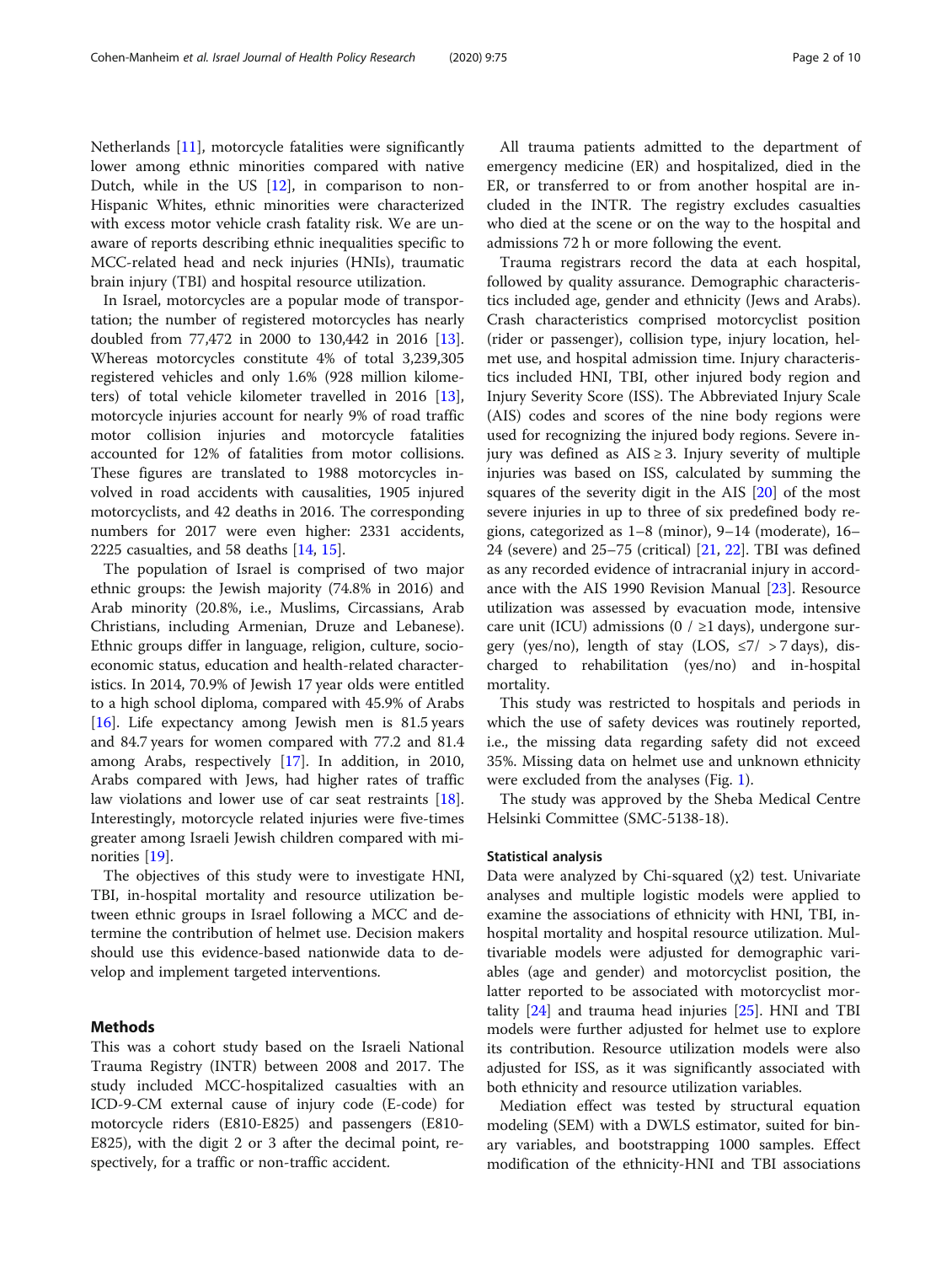<span id="page-2-0"></span>

were tested for helmet use in separate regression models using multiplicative terms.

Jewish and Arab MCC incidence rates per 100,000 residents were calculated by dividing the number of hospitalizations due to MCC by the total population estimates. The average-year estimates of the population was sourced from the national Central Bureau of Statistics [\[26\]](#page-9-0) for 2016. In order to account for the differences in the age structure of the ethnic populations being compared, the Jewish agestructure population in Israel as of 2016 was used as a standard in computing the age-standardized rate among Arabs.

Nominal two sided  $p$ -values are reported. The mediation analysis was executed using the 'Lavaan' package in R, version 3.4.1 [\[27](#page-9-0)]. The remaining statistical analyses were carried out using SAS software, version 9.2 (SAS Institute, Cary, NC, USA),

# Results

# Demographic characteristics

The study included 6073 MCC related hospitalized patients, 88.7% Jews and 11.3% Arabs (Table [1](#page-3-0)). The 2016

age-standardized rate among Arabs was 5.75/100,000 residents compared with the crude rate of 8.68/100,000 among Jews. The 16–25 age group (42.3%) and males (93.9%) were at greatest risk. Arabs, compared with Jews, were younger (64.9% vs. 39.5% were aged 16-25y,  $p <$ 0.001) and more likely to be male (98.4% vs. 93.3%,  $p <$ 0.001).

# Crash characteristics

The most common traffic crash was a collision with another motor vehicle (47.8%), equally distributed between ethnicities. Arabs, compared with Jews, were more likely to be involved in MCC from 18:00 to midnight (37.3% vs. 30.6%,  $p < 0.0001$ , to be a passenger (6.0% vs. 4.1%,  $p = 0.027$ ) and ride on a dirt road  $(3.9\% \text{ vs. } 2.0\%, p = 0.007)$  (Table [1](#page-3-0)).

# Helmet use

Arabs were less likely to use helmets (85.3% vs. 97.6%,  $p < 0.0001$ , Table [1\)](#page-3-0) with 7-fold decreased odds of using one (OR =  $0.14,95\%$ CI =  $0.11-0.19$ ,  $p < 0.0001$ , not shown) compared to their Jewish counterparts. This association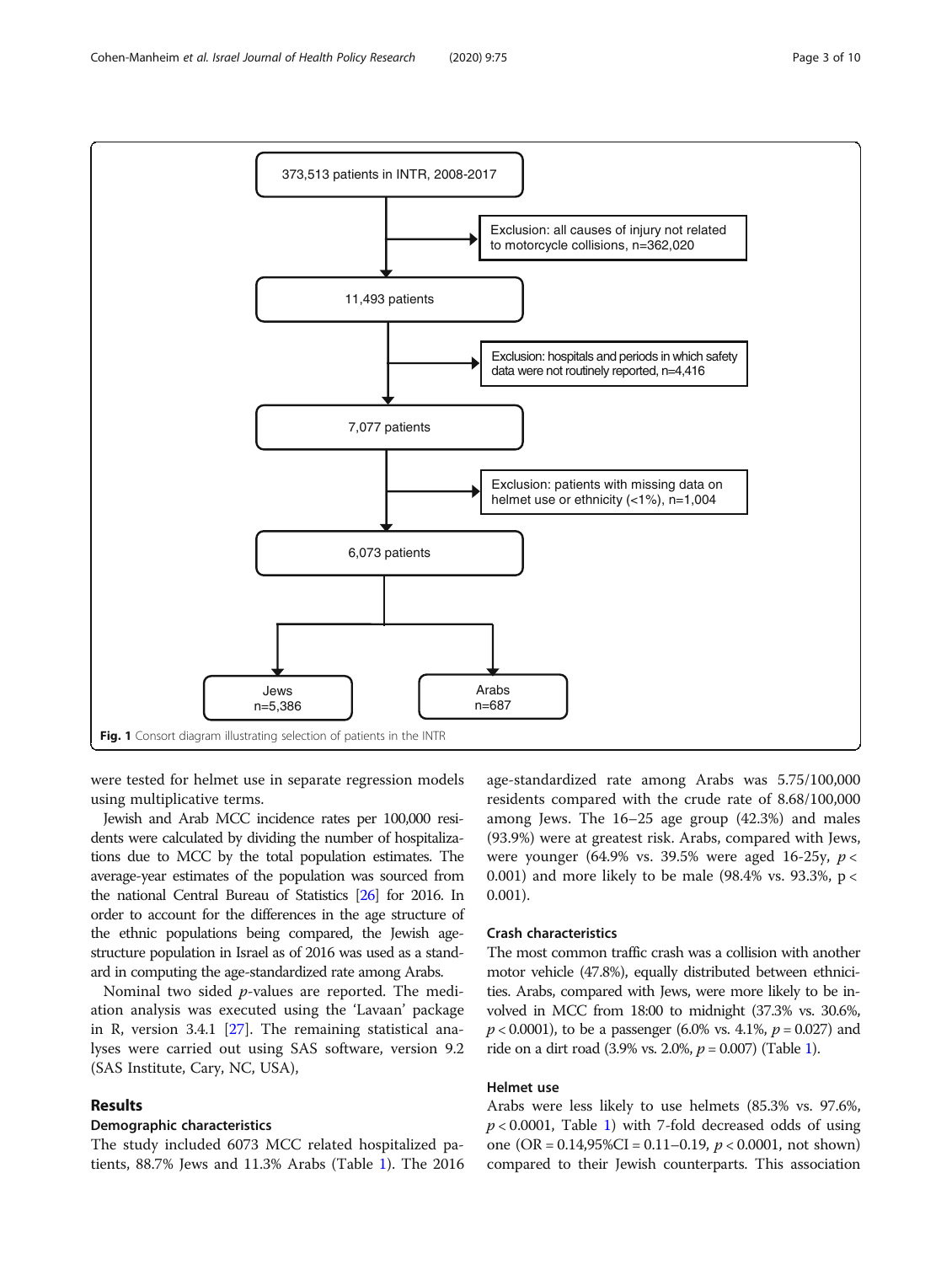<span id="page-3-0"></span>Table 1 Demographic, crash, injury and hospitalization characteristics of motorcycle crash-related injuries admitted to hospitals by ethnicity: 2008–2017

|                              | Total        | Jews        | Arabs      | P value  |
|------------------------------|--------------|-------------|------------|----------|
| Demographic characteristics  |              |             |            |          |
| n (%)                        | 6073 (100.0) | 5386 (88.7) | 687 (11.3) |          |
| Age group $(y)^{\dagger}$    |              |             |            |          |
| $<16$                        | 37(0.6)      | 31(0.6)     | 6(0.9)     | < 0.0001 |
| $16 - 25$                    | 2564 (42.3)  | 2122 (39.5) | 442 (64.9) |          |
| $26 - 35$                    | 1519 (25.1)  | 1372 (25.5) | 147(21.6)  |          |
| $36 - 45$                    | 943 (15.6)   | 888 (16.5)  | 55 (8.1)   |          |
| $46 - 55$                    | 554 (9.1)    | 537 (10.0)  | 17(2.5)    |          |
| $56 - 65$                    | 318 (5.3)    | 307(5.7)    | 11(1.6)    |          |
| > 65                         | 123(2.0)     | 120(2.2)    | 3(0.4)     |          |
| <b>Male Gender</b>           | 5700 (93.9)  | 5024 (93.3) | 676 (98.4) | < 0.0001 |
| <b>Crash characteristics</b> |              |             |            |          |
| Motorcyclist position        |              |             |            |          |
| Rider                        | 5809 (95.7)  | 5163 (95.9) | 646 (94.0) | 0.027    |
| Passenger                    | 264 (4.4)    | 223 (4.1)   | 41(6.0)    |          |
| Type of collision            |              |             |            |          |
| Motor vehicle                | 2900 (47.8)  | 2578 (47.9) | 322 (46.9) | 0.623    |
| Self-accident                | 2761 (45.5)  | 2457 (45.6) | 304 (44.3) | 0.498    |
| Helmet use                   | 5844 (96.2)  | 5258 (97.6) | 586 (85.3) | < 0.0001 |
| Location of Injury           |              |             |            | 0.007    |
| Interurban road              | 1669 (27.5)  | 1490 (27.7) | 179 (26.1) |          |
| Urban road                   | 3550 (58.5)  | 3140 (58.3) | 410 (59.7) |          |
| Dirt road                    | 136(2.2)     | 109(2.0)    | 27(3.9)    |          |
| Unknown                      | 718 (11.8)   | 647 (12.0)  | 71 (10.3)  |          |
| <b>Admission time</b>        |              |             |            |          |
| 00:00-05:59                  | 567 (9.3)    | 494 (9.2)   | 73 (10.6)  | < 0.0001 |
| 06:00-11:59                  | 1279 (21.1)  | 1180 (21.9) | 99 (14.4)  |          |
| 12:00-17:59                  | 2322 (38.2)  | 2063 (38.3) | 259 (37.7) |          |
| 18:00-23:59                  | 1905 (31.4)  | 1649 (30.6) | 256 (37.3) |          |
| Injury characteristics       |              |             |            |          |
| HNI and TBI                  |              |             |            |          |
| HNI                          | 1117 (18.4)  | 950 (17.6)  | 167(24.3)  | < 0.0001 |
| Severe HNI (AIS $\geq$ 3)    | 466 (7.7)    | 386 (7.2)   | 80 (11.6)  | < 0.0001 |
| TBI                          | 399 (6.6)    | 334 (6.2)   | 65 (9.5)   | 0.001    |
| Other Injured body region*   |              |             |            |          |
| Face                         | 770 (12.7)   | 663 (12.3)  | 107 (15.6) | 0.015    |
| Upper extremities            | 2424 (39.9)  | 2127 (39.5) | 297 (43.2) | 0.059    |
| Lower extremities            | 3592 (59.2)  | 3177 (59.0) | 415 (60.4) | 0.475    |
| Abdomen                      | 1213 (20.0)  | 1039 (19.3) | 174 (25.3) | 0.002    |
| Thorax                       | 1504 (24.8)  | 1307 (21.3) | 197 (28.7) | 0.012    |
| Spine                        | 565 (9.3)    | 484 (9.0)   | 81 (11.8)  | 0.017    |
| External                     | 331 (5.5)    | 308 (5.7)   | 23(3.4)    | 0.009    |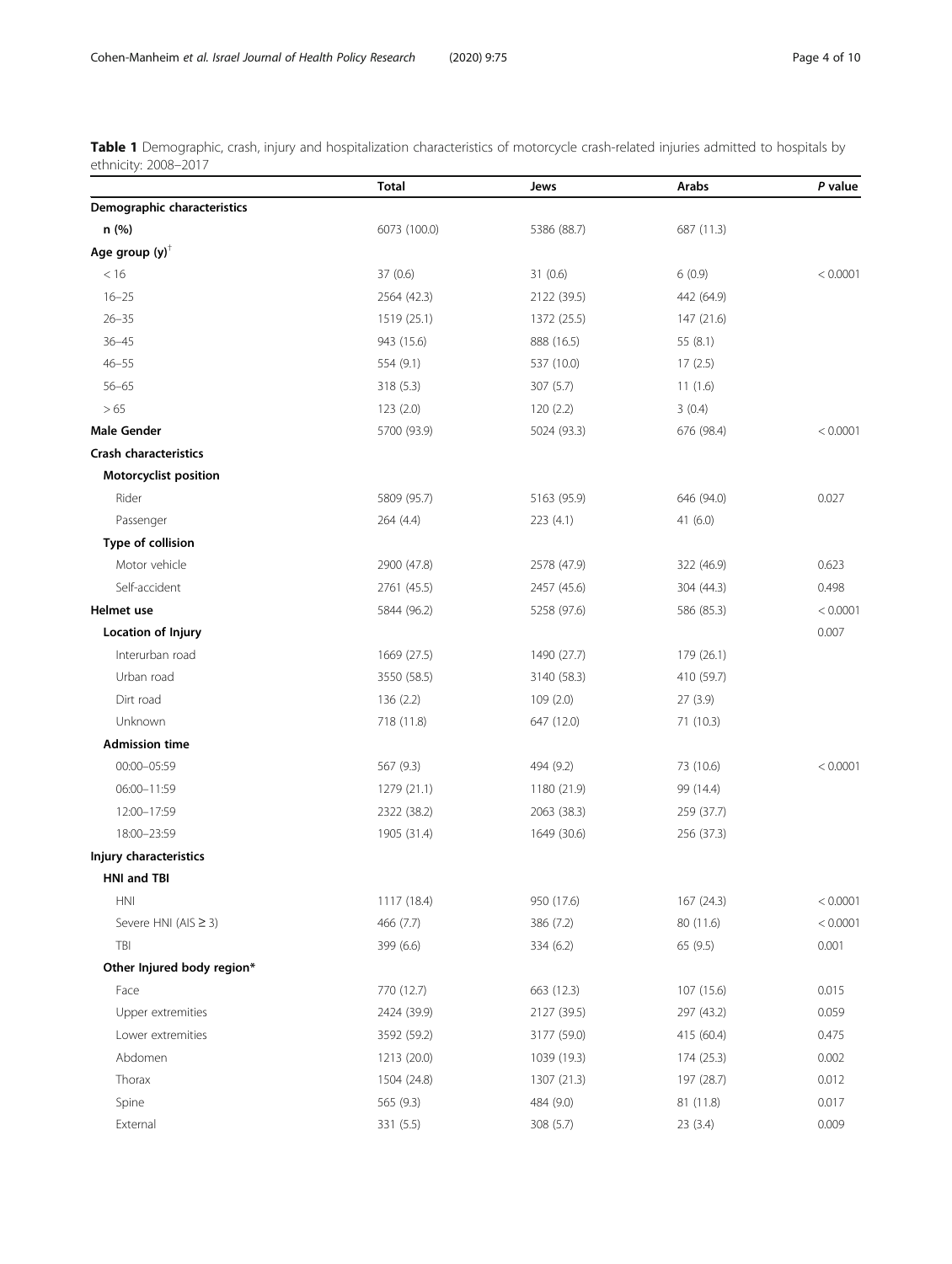Table 1 Demographic, crash, injury and hospitalization characteristics of motorcycle crash-related injuries admitted to hospitals by ethnicity: 2008–2017 (Continued)

|                                         | <b>Total</b> | Jews        | Arabs      | P value  |
|-----------------------------------------|--------------|-------------|------------|----------|
| <b>ISS</b>                              |              |             |            | 0.006    |
| Minor (ISS 1-8)                         | 3242 (53.4)  | 2911 (54.1) | 331 (48.2) |          |
| Moderate (ISS 9-14)                     | 1767 (29.1)  | 1560 (29.0) | 207 (30.1) |          |
| Severe (ISS 16-24)                      | 517 (8.5)    | 448 (8.3)   | 69 (10.0)  |          |
| Critical (ISS 25-75)                    | 547 (9.0)    | 467 (8.7)   | 80 (11.6)  |          |
| <b>Resource utilization</b>             |              |             |            |          |
| <b>Evacuation type</b>                  |              |             |            |          |
| Ambulance                               | 4702 (77.4)  | 4200 (78.0) | 502 (73.1) | < 0.0001 |
| Private car                             | 916(15.1)    | 806 (15.0)  | 110(16.0)  |          |
| Helicopter                              | 63(1.0)      | 44 (0.82)   | 19 (2.8)   |          |
| Police/ other                           | 18(0.3)      | 11(0.20)    | 7(1.02)    |          |
| Unknown                                 | 374(6.2)     | 325 (6.0)   | 49 (7.1)   |          |
| Admitted to intensive care unit         | 747 (12.3)   | 627(11.6)   | 120(17.5)  | < 0.0001 |
| Undergone surgery                       | 2808 (46.2)  | 2494 (46.3) | 314 (45.7) | 0.767    |
| In-hospital length of stay $(days) > 7$ | 1630 (26.8)  | 1421 (26.4) | 209 (30.4) | 0.025    |
| Discharged to rehabilitation            | 540 (8.9)    | 493 (9.2)   | 47(6.8)    | 0.045    |
| In-hospital mortality                   | 68(1.1)      | 57(1.1)     | 11(1.6)    | 0.203    |

Abbreviations: HNI Head and neck injury, TBI Traumatic brain injury, AIS Abbreviated Injury Scale, ISS Injury Severity Score

\*Numbers may not sum to total because of multiple regions

† Missing data: n=15

remained significant in a multivariable model adjusted for age, gender and motorcyclist position (rider vs. passenger)  $(OR = 0.16, 95\% CI = 0.12 - 0.22, p < 0.0001, not shown).$ 

# HNI and TBI

The Arab minority sustained more HNI (24.3 vs. 17.6%, p < 0.0001), severe HNI (11.6% vs. 7.2%, p < 0.0001) and TBI (9.5% vs. 6 .2%,  $p = 0.0012$  $p = 0.0012$  $p = 0.0012$ , Table 1) compared with Jews. In multivariable models, controlling for age, gender and motorcyclist position, these associations remained significant (Table 2, Model II). Inclusion of helmet use in the regression models rendered the associations between ethnicity and HNI and TBI non-significant (Table 2, Model III), implying that helmet usage mediated these associations. Introducing a geographic measure (i.e., peripheral vs. central trauma center) into all models did not materially affect the association between ethnicity and HNI or TBI.

# Mediation effect

To test the mediation effect of ethnicity-HNI and ethnicity-TBI associations with helmet use (the mediator), the four steps by Baron and Kenny  $[28]$  $[28]$  $[28]$  were followed. Regression analyses were conducted, and the significance of the coefficients were examined for each path separately, as follows: (1) ethnicity affected the odds for HNI and TBI (Table 2, Model I), (2) ethnicity affected the likelihood to use a helmet (Table [1](#page-3-0)), and (3) helmet use negatively affected the likelihood of HNI

 $(OR = 0.22, 95\% \text{ CI} = 0.17 - 0.29, p < 0.0001)$  and TBI  $(OR = 0.19,95\% CI = 0.14 - 0.27, p < 0.0001)$  (not shown). Step 4 included a multiple regression analysis with both ethnicity and helmet use. The results support mediation, as the effect of helmet use remained significant after controlling for ethnicity (all  $p < 0.001$ , not shown).

The indirect pathway was calculated and tested for significance. As shown (Fig. [2\)](#page-5-0), bootstrapping yielded a significant indirect effect (ab = 0.037 and 0.022 for models A and B, respectively, both  $p > 0.001$ ) suggesting some form of mediation. The non-significant direct effect (c'), suggests full mediation. Sensitivity analysis adjusting for

Table 2 Effect mediation models of ethnicity by helmet use on motorcycle crash-related HNI and TBI

|                            | HNI                       | TBI                               |
|----------------------------|---------------------------|-----------------------------------|
| Unadjusted Model I         |                           |                                   |
| Ethnicity (Arabs vs. Jews) | $1.50(1.24 - 1.80)^{***}$ | $1.57$ (1.18-2.07) <sup>***</sup> |
| Adjusted Model II          |                           |                                   |
| Ethnicity (Arabs vs. Jews) | $1.37(1.12 - 1.65)^{**}$  | $1.51(1.12 - 1.99)$ ***           |
| Adjusted Model III         |                           |                                   |
| Ethnicity (Arabs vs. Jews) | $1.12(0.91 - 1.37)$       | $1.13(0.82 - 1.53)$               |

HNI Head and neck injury, TBI Traumatic brain injury

Numbers are odds ratios [ORs] and 95% confidence interval [CI] Model I: Unadjusted

Model II: Adjusted for age, gender and motorcyclist position (rider/passenger) Model III: Additionally adjusted for helmet use

 $p < 0.05$  \*\* $p < 0.01$ \*\*\* $p < 0.001$ \*\*\*\* $p < 0.0001$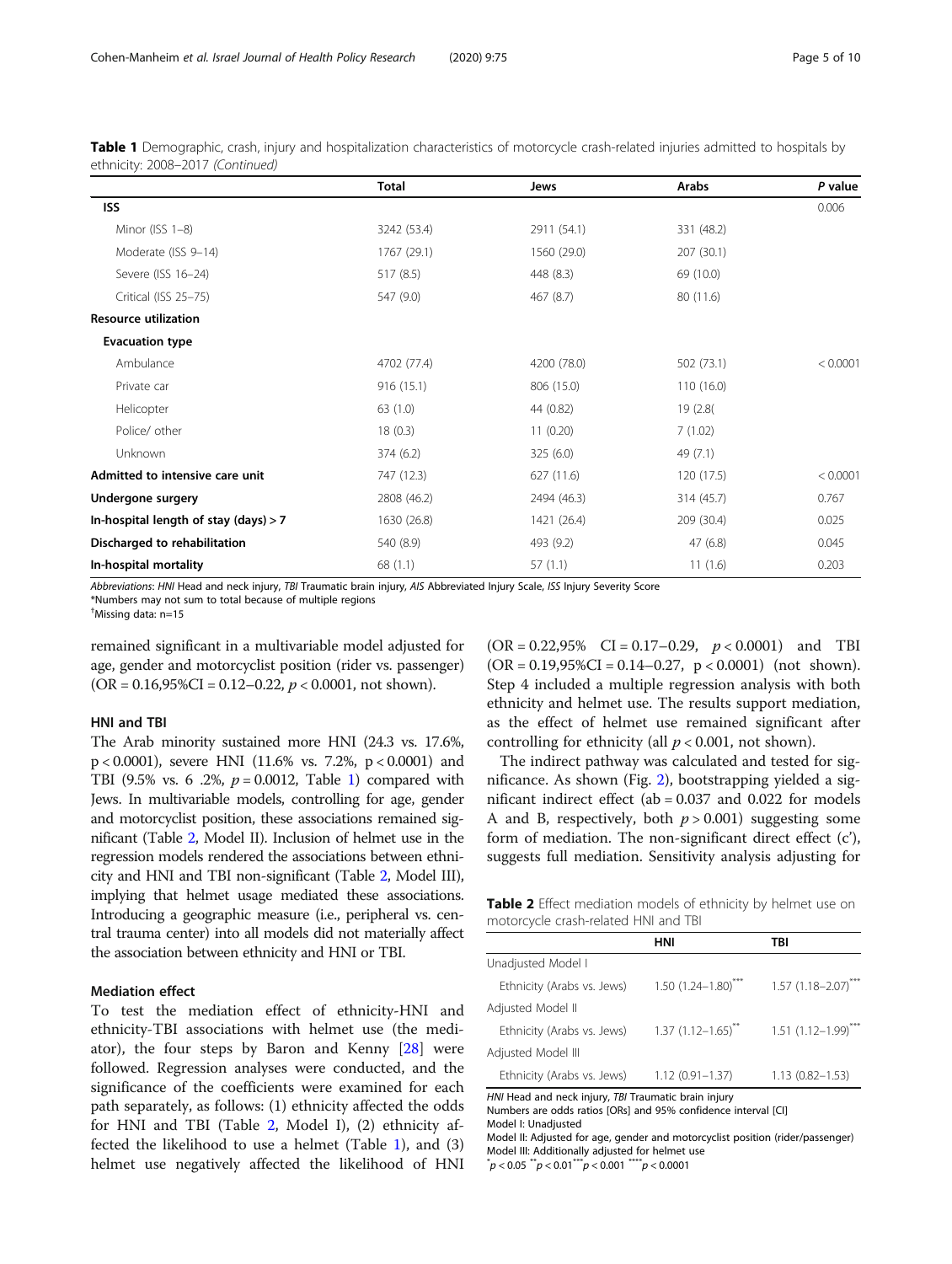# <span id="page-5-0"></span>Table 3 The association of ethnicity with motorcycle crash-related in-hospital mortality and hospital resource utilization

|                                                                                     | In-hospital mortality Ambulance evacuation ICU admission |                                                                        | <b>Hospital LOS</b><br>> 7 days | Discharged to rehabilitation                          |
|-------------------------------------------------------------------------------------|----------------------------------------------------------|------------------------------------------------------------------------|---------------------------------|-------------------------------------------------------|
| Unadjusted Model I                                                                  |                                                          |                                                                        |                                 |                                                       |
| Ethnicity (Arabs vs. Jews) 1.53 (0.76-2.82)                                         | $0.78$ (0.65-0.94) <sup>**</sup>                         | $1.61$ (1.29-1.99) <sup>****</sup> 1.24 (1.04-1.47)* 0.74 (0.53-0.99)* |                                 |                                                       |
| Adjusted Model II                                                                   |                                                          |                                                                        |                                 |                                                       |
| Ethnicity (Arabs vs. Jews) 1.21 (0.57-2.37)                                         | $0.73(0.61 - 0.89)^{**}$                                 | $1.36(1.00 - 1.83)^*$                                                  |                                 | $1.10(0.90 - 1.34)$ 0.55 (0.39 - 0.77) <sup>***</sup> |
| $ICU$ between the same mater $IO$ for the same of stars. ICC between Carrier Cannot |                                                          |                                                                        |                                 |                                                       |

ICU Intensive care unit, LOS Length of stay, ISS Injury Severity Score Numbers are odds ratios [ORs] and 95% confidence interval [CI]

Model I: Unadjusted

Model II: Adjusted for age, gender, motorcyclist position (rider/passenger) and ISS [1-8 (minor), 9-14 (moderate), 16-26 (severe), 25-75 (critical)]

 $p \leq 0.05$  \*\*p < 0.01 \*\*\*p < 0.001 \*\*\*\*p < 0.0001

age, gender and motorcyclist position did not materially affect the results (not shown).

# Moderation effect

No evidence existed for effect modification of the ethnicity association with HNI and TBI in the multivariable models (p for interaction> 0.5 for all tested) (not shown).

#### In-hospital mortality

In-hospital mortality following MCC was low for both ethnicities and non-significantly higher among Arabs in comparison with Jews ([1](#page-3-0).6% vs. 1.1%,  $p = 0.203$ , Table 1).

# Health resource utilization

Ambulance evacuation was higher among Jewish casualties (78.0% vs. 73.1%,  $p = 0.004$ , Table [1\)](#page-3-0), whereas helicopter evacuation was greater among Arabs (2.8% vs. 0.8%, < 0.0001). This disparity was similar among severe/ critical casualties evacuated by ambulance (87.5% vs. 74.5%,  $p < 0.0001$ ) or helicopter (8.7% vs. 2.6%,  $p =$ 0.0002) (not shown). While ICU admission and LOS > 7 days were higher among Arabs (17.5% vs. 11.6%, p < 0.0001 and 30.4% vs. 26.4%,  $p = 0.025$ , respectively), discharge to a rehabilitation facility was greater among Jews  $(9.2\% \text{ vs. } 6.8\%, p = 0.045)$  and there was no difference between Arabs and Jews being discharged to home (89.3 and 90.4%, respectively, not shown). In a multivariable

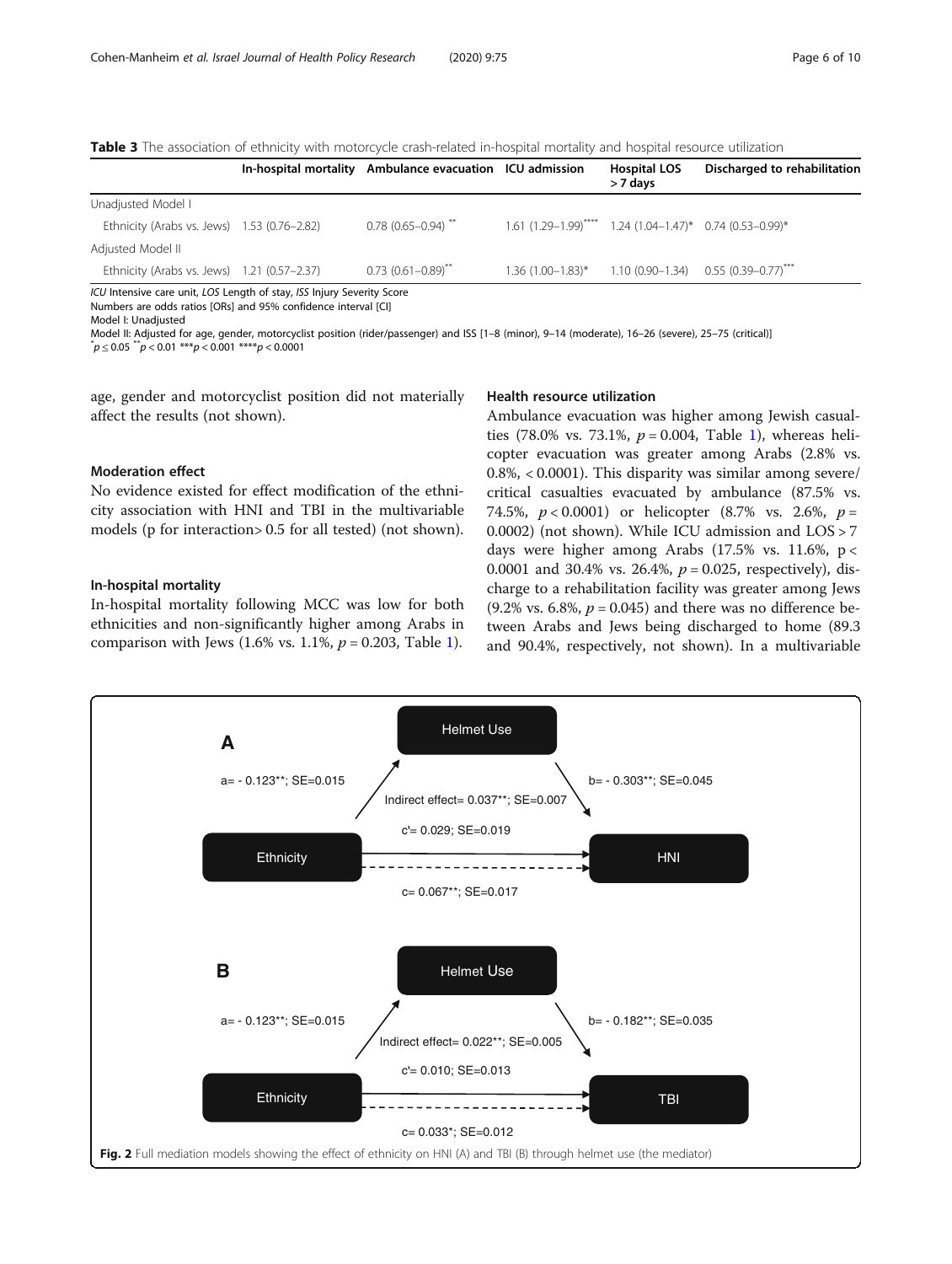analysis adjusting for age, gender, motorcyclist position and ISS, the difference between Arabs and Jews for hospital LOS > 7 days (Table [3,](#page-5-0) Model II) was no longer significant, whereas ambulance evacuation  $(OR = 0.73,$ 95%CI = 0.61-0.89,  $p = 0.002$ ), ICU admission (OR = 1.36,  $95\%CI = 1.00 - 1.83$  and discharge to rehabilitation  $(OR = 0.55, 95\%CI = 0.39 - 0.77, p = 0.0006)$  remained significant. Repeating the analyses with further adjustment for a geographical measure (i.e., peripheral vs. central trauma center) did not materially affect the ethnicityoutcome associations. Subgroup analysis restricting the ICU admission analysis to severe HNIs, rendered the ethnicity-ICU admission non-significant, namely, ICU admission was higher among Arabs due to higher risk for severe HNI resulting from lower helmet use.

#### Determinants of helmet non-use

A multivariate logistic model showed that children (< 16 year) were less likely to use helmets ( $OR = 0.32$ ,  $95\%CI =$ 0.13–0.90,  $p = 0.020$  compared to ages 16–25 (Fig. 3). Passengers, compared with riders, were less likely to use a helmet  $(OR = 0.43, 95\% CI = 0.26 - 0.74, p = 0.001).$ Arabs, compared with Jews, were least likely to use a helmet (OR = 0.17, 95%CI = 0.12–0.22,  $p < 0.0001$ ).

# **Discussion**

This study characterizes MCC-related HNI, TBI, inhospital mortality and resource utilization among hospitalized Israeli Jews and Arabs. Due to lower helmet use, Arabs were more likely to endure HNI and TBI and to be admitted to the ICU following a MCC. Ethnicity may play a role in underutilization of ambulance and rehabilitation services. In-hospital mortality was not associated with ethnicity.

Higher risk for MCC injury per 100,000 Jewish residents corresponds with our previous analysis [[19](#page-9-0)]

reporting that Jewish children aged 0–17 sustained five times more MCC-related injuries than Arab children. The lower risk of injury among Arabs could be explained by their non-preference of this mode of transportation. According to the Central Bureau of Statistics (CBS), Jews comprise 89.2% of all motorcycle-licensed drivers compared with only 8.6% among Arabs, whereas the latter comprise 20.8% of the total population in Israel [\[29\]](#page-9-0). That is, the apparent discrepancy of greater proportion of motorcycle-related HNI and TBI versus the lower risk per 100,000 residents among Arabs could be explained by higher injury risk per kilometer travelled instead of a higher rate of exposure. We were unable to compute the injury risk per kilometer travelled or per registered vehicle, as such data by ethnicity are lacking. Higher risk per kilometer travelled could be related to various factors. For instance, younger age groups, which characterized Arab patients, are prone to more reckless, risky, and thrill-seeking behaviors [\[30](#page-9-0)]; however, current study incidence rates were age-adjusted and the ethnicity-injury associations persisted after adjusting for age. An alternative explanation may be related to newer and safer motorcycles and helmets, which are less common among Arabs, whom mostly live in low socioeconomic communities [[31\]](#page-9-0). In contrast to the United States [[7\]](#page-8-0), which reported that ethnic minorities were characterized with an increased motor vehicle crash fatality risk attributed to, inter alia, higher rates of alcohol use, in Israel, riding under the influence of alcohol is rare among Arabs. According to the CBS, only 3 of 393 (0.8%) Arab motorcycle drivers involved in road accidents with casualties in 2018 were due to alcohol/drugs involvement, compared with 25 of 1801 (1.4%) Jewish drivers [[32](#page-9-0)].

In view of the bulk literature that helmet use decreases severe head injuries and fatal injuries among

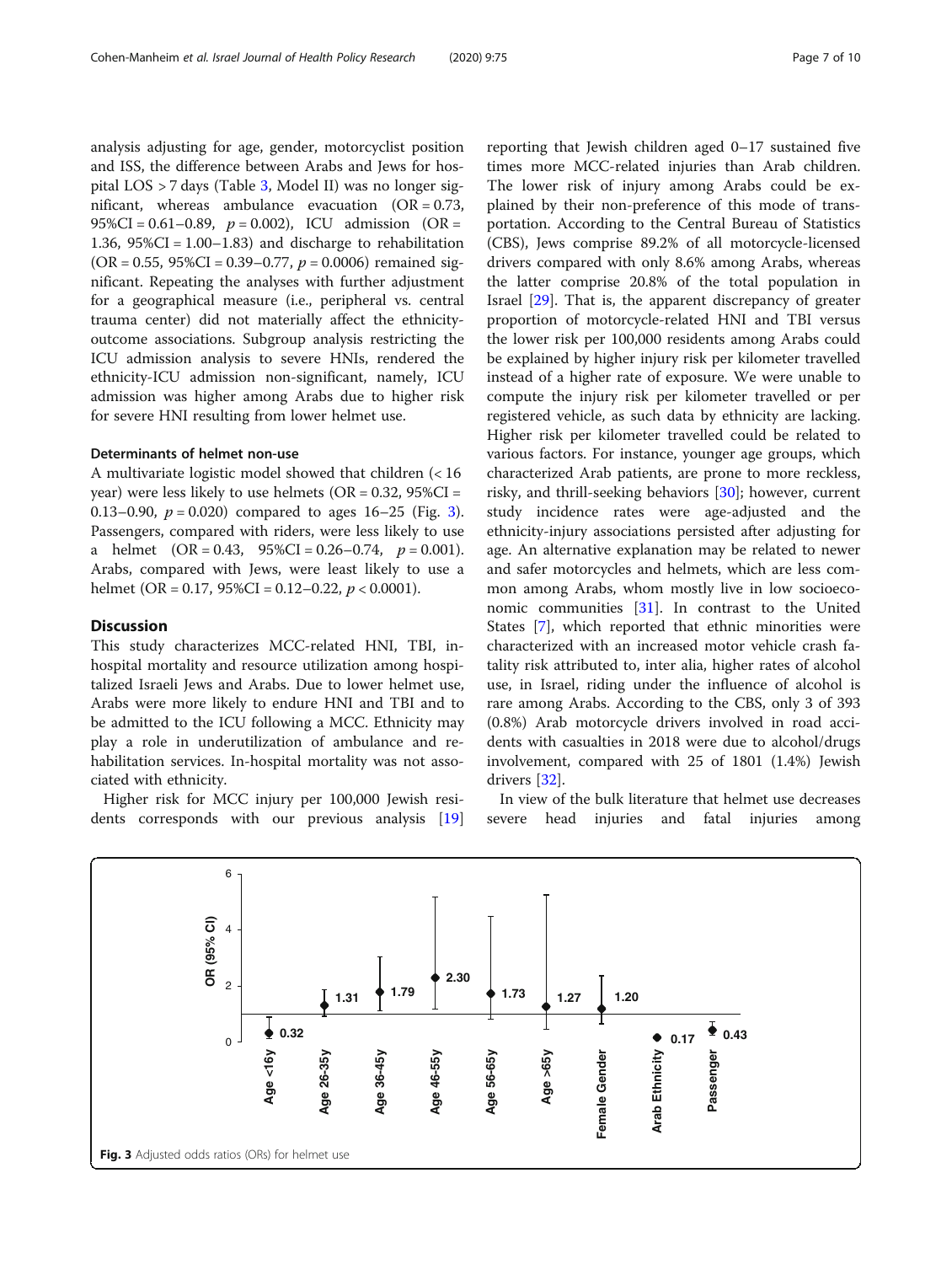motorcyclists  $[3, 4]$  $[3, 4]$  $[3, 4]$  $[3, 4]$  $[3, 4]$ , this is the first study, to the best of our knowledge, to underline ethnic related modifiable risk factors associated with MCC-TBI and HNI, as evident by the mediation analysis reported herein.

In Israel, motorcyclist helmet use is mandatory and strictly enforced. Although the majority of Arab and Jewish patients wore a helmet, the usage was significantly lower among Arabs (85 and 98%, respectively). In addition to risky and illegal driving among Arabs reported by the Israeli National Road Safety Authority (NRSA) [[18\]](#page-9-0), as frequently found among ethnic minorities in other countries [[7\]](#page-8-0), our findings show lower compliance with helmet use which could be culturalrelated. Fatalistic beliefs, which are greater among Arabs [[33\]](#page-9-0), could inhibit adoption of traffic laws and prevention behaviors. Perceived discrimination [[34\]](#page-9-0), as well as low socio-economic position, may be related to unsafe and unlawful driving culture among Arabs. Lastly, defiance of state authorities, as perceived by Arabs [\[34](#page-9-0)], may serve as a cause of unsafe driving and thus increase their susceptibility to lower compliance with helmet use.

Whereas helmet use explained the HNI and TBI ethnic differences, its non-use may also explain the higher rates of ICU admission among Arabs; indeed, comparing the ICU admission odds among severe head and neck injured motorcyclists, diminished the ethnic disparities.

We were unable to identify studies that have either examined ethnic disparities in HNI, TBI and resource utilization after a MCC, or that have examined helmet use as a mediator and/ or moderator in this context.

Health care access, rehabilitation and health insurance are important factors for injury outcome, and often lead to inequalities in medical care [\[14](#page-9-0)]. In Israel, all residents, regardless of ethnicity, religion and gender are provided with health-care services under the National Health Insurance Law [[35\]](#page-9-0). Fees are non-conditional. Arabs and Jews are equally eligible to receive outpatient and inpatient health services and are treated in the same hospitals with the same health-care teams; therefore, health care inequalities are unlikely to play a part in explaining any ethnic differences. Our findings attest to the success of the Israeli healthcare and trauma system in delivering non-discriminating quality of care, regardless of ethnicity, as evident by the higher ICU admissions among the Arab minority and the non-differential rates of prolonged LOS (> 7 days) and in-hospital mortality.

Concordant to the observed underutilization of rehabilitation at discharge among Arabs, an earlier Israeli study found ethnicity, to be the salient barrier for rehabilitation, characterized with significantly lower rates among Arab patients [[36\]](#page-9-0). The observed underutilization of both rehabilitation and ambulance service could be attributed to accessibility and geographic barriers. Studies have reported lower inpatient rehabilitation rates after stroke or hip fracture in the Northern and Jerusalem districts, which is attributed to a shortage in rehabilitation beds [[37](#page-9-0)]. Likewise, 56 and 19% of Israeli Arabs live in the Northern district and Jerusalem, respectively, while only 11% live in the Central district; the corresponding numbers among Jews are 21, 12 and 52% [[38\]](#page-9-0). While ambulance use may be related to availability in Arab communities [[39\]](#page-9-0), it is partially compensated by the significantly greater helicopter evacuations among Arabs, even after adjusting for ISS. Cultural attitudes may reflect the underutilization of rehabilitation services among Arabs. It is common for Arab families to reside one next to the other and be actively involved in each other's lives [[40\]](#page-9-0).

The main strength of this study was the use of the National Trauma Registry, which provides current nationwide data. Additionally, this study also found that ethnic disparities do exist following MCC and that these disparities are behavioral modifiable factors. Hence, building on our assessment, we propose that a multidimensional intervention be developed and should incorporate education, awareness, law enforcement, infrastructure, and community and religious respected individuals with an understanding of cultural attitudes and beliefs. Enforcing motorcycle helmet use and traffic laws, such as use of safety belts and child restraints, speeding, driving under the influence of alcohol and mobile phone use have had varying results to date [\[41\]](#page-9-0). Israel has recently developed at least two programs focusing on road safety behavior developed and customized to the needs of Israeli Arabs: (1) a specifically tailored-four and a half months-traffic enforcement program through an innovative 8 months public participation process. The experimental program involved key informants (local government leaders, local council officials, social workers, head of citizens' groups, local religious leaders, school head-teachers, and police officers from the national transport police and the local police) which identified local road traffic problems and 'dark' hot spots (places where offenses and risky behavior recur but might not be known to the police) and accordingly planned related communication campaigns in selected minority communities  $[42]$  $[42]$  $[42]$ . (2) a nationwide program operated by the NRSA throughout the Arab society since 2017 [\[43\]](#page-9-0). The program is designed to guide, motivate and empower Arab road users to use a seat belt while focusing on improving the road safety climate, road safety behaviors and awareness. Following the implementation of intervention programs in Arab communities, a reduction in traffic violations (indicating an improvement in drivers' behavior) was reported [\[42](#page-9-0)], as was a decrease in traffic related serious injury and mortality rate [\[43](#page-9-0)]. Although this is the lowest traffic casualties' rate in the preceding 10 years, it is still not adequate and does not correspond to the proportion of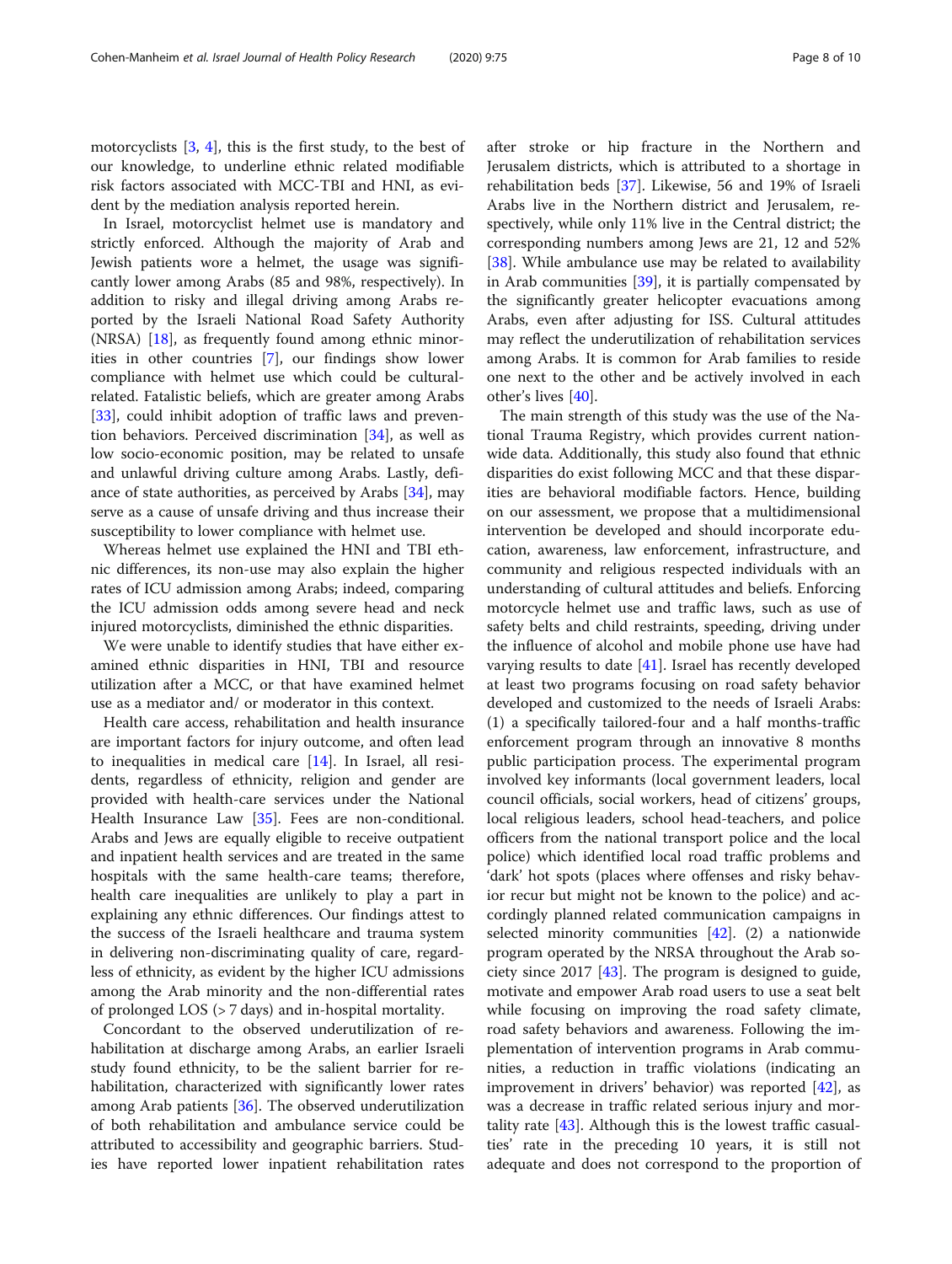<span id="page-8-0"></span>Arabs in the general population [[43](#page-9-0)]. Implementing an ongoing multi-strategic program that combines these efforts, including education, awareness, enforcement and participation of public and community key figures, which target all minority communities, is recommended. In addition to focusing on road safety behaviors, interventions should emphasize the safety value of helmet use and the consequences of non-use. Distribution of free or subsidized helmets to increase helmet accessibility [[44\]](#page-9-0) and using behavioral change principles through distribution of rewards or incentives [[45](#page-9-0)] to reinforce the mandatory use of helmets should also be considered.

#### Limitations

The present study has several limitations. First, this study includes only hospitalized patients, resulting in an underrepresentation of minor injuries and fatalities occurring at the scene of the event. Second, this study excluded hospitals and periods in which safety data were not routinely reported and patients with missing data regarding helmet use and ethnicity. Yet, this study covered five of all six Level I Trauma Centers in Israel and 11 out of 13 Level II Trauma Centers participating in the INTR. Furthermore, we compared the final patient cohort characteristics with all eligible patient characteristics to determine the extent to which the final cohort was representative of the total MCC population and found that the ethnic distribution was similar; the age, gender and ISS distributions were also similar between the groups being compared. Third, information on potential confounders as religious differences (Muslim vs. Christian vs. Druze), patient comorbidities, drugs, alcohol, vehicle speed and motorcycle and helmet model were unavailable to us and therefore were not adjusted for. Fourth, it was not possible to compute the injury risk per kilometer travelled or per registered vehicle, as such data by ethnicity are lacking.

#### Conclusions

This study identified helmet use as a key factor in explaining the MCC-related ethnic disparity in HNI and TBI, and ethnicity, as a role player in out-of-hospital resource utilization (i.e., ambulance and rehabilitation services), but not in provision of in-hospital health care. Our results call for policy makers to allocate resources for sector-specific and cultural-oriented interventions to promote helmet use and improve enforcement actions. Other intervention strategies and resources may be necessary as well to mitigate ethnic disparities targeting minority groups, such as promoting the use of ambulance services and participation in rehabilitation programs. Finally, since reducing health related ethnic disparities is a global public health goal, research should continue to identify potential modifiable risk factors.

#### Abbreviations

AIS: Abbreviated Injury Scale; HNI: Head and neck injury; ISS: Injury Severity Score; TBI: Traumatic brain injury

#### Acknowledgements

The authors wish to thank the Israel Trauma Group for their responsibility for the data completing. The Trauma Group includes: A. Acker, N. Aviran, H. Bahouth, A. Bar, A. Becker, M. Ben Ely, D. Fadeev, I. Grevtsev, I. Jeroukhimov, A. Kedar, A. Korin, A. Lerner, M. Qarawany, A. D. Schwarz, W. Shomar, D. Soffer, M. Stein, M. Venturero, M. Weiss, O. Yaslowitz, I. Zoarets.

#### Authors' contributions

ICM conceived and designed the study, analyzed the data and wrote the manuscript. IR analyzed the data and reviewed the manuscript. MS conceived the study and reviewed the manuscript. KP conceived the study, reviewed and revised the manuscript. The author(s) read and approved the final manuscript.

#### Funding

None.

#### Availability of data and materials

The datasets generated and analyzed during the current study are not publicly available due to hospitalization privacy but are available from the corresponding author on reasonable request.

#### Ethics approval and consent to participate

The research received the approval of the Sheba Medical Center's Institutional Review Board 5138–18-SMC. The research is based on anonymous registry; therefore, consent to participate was not mandatory.

# Consent for publication

Not applicable.

## Competing interests

The authors declare that they have no competing interests.

#### Author details

<sup>1</sup> Israel National Center for Trauma & Emergency Medicine Research, The Gertner Institute for Epidemiology and Health Policy Research, Sheba Medical Center, Tel-Hashomer, Ramat-Gan 5265601, Israel. <sup>2</sup>The Department of Emergency Management & Disaster Medicine, School of Public Health, Sackler Faculty of Medicine, Tel-Aviv University, Tel Aviv-Yafo, Israel.

#### Received: 8 June 2020 Accepted: 23 November 2020 Published online: 08 December 2020

#### References

- NHTSA 2018. Traffic safety facts 2016 data. Motorcycles DOT HS 812 492. [https://Crashstats.nhtsa.dot.gov/api/public/ViewPublication/812492.](https://crashstats.nhtsa.dot.gov/api/public/ViewPublication/812492) Accessed 8 Feb 2020.
- 2. Lin MR, Kraus JF. A review of risk factors and patterns of motorcycle injuries. Accid Anal Prev. 2009;41(4):710–22.
- 3. NHTSA 2004. Motorcycle helmet effectiveness revisited. Report no. DOT HS809-715. [https://crashstats.nhtsa.dot.gov/Api/Public/ViewPublication/809715.](https://crashstats.nhtsa.dot.gov/Api/Public/ViewPublication/809715) Accessed 8 Feb 2020.
- 4. IIHS HLDI 2017. Motorcycles and ATVs 2016. [http://www.iihs.org/iihs/topics/t/](http://www.iihs.org/iihs/topics/t/motorcycles/fatalityfacts/motorcycles/2016#cite-text-0-1) [motorcycles/fatalityfacts/motorcycles/2016#cite-text-0-1](http://www.iihs.org/iihs/topics/t/motorcycles/fatalityfacts/motorcycles/2016#cite-text-0-1). Accessed 8 Mar 2020.
- 5. Brandt MM, Ahrns KS, Corpron CA, Franklin GA, Wahl WL. Hospital cost is reduced by motorcycle helmet use. J Trauma. 2002;53(3):469–71.
- 6. Malhotra N, Hutchings A, Edwards P. Does the decline in road traffic injury in London vary by ethnicity? Inj Prev. 2008;14(5):333–7.
- Campos-Outcalt D, Bay C, Dellapena A, Cota MK. Motor vehicle crash fatalities by race/ethnicity in Arizona, 1990-96. Inj Prev. 2003;9(3):251–6.
- 8. Chin MH, Zhang JX, Merrell K. Diabetes in the African-American Medicare population. Morbidity, quality of care, and resource utilization. Diabetes Care. 1998;21(7):1090–5.
- 9. Magid A, Leibovitch-Zur S, Baron-Epel O. Increased inequality in mortality from road crashes among Arabs and Jews in Israel. Traffic Inj Prev. 2015;16(1):42–7.
- 10. Goldman S, Radomislensky I, Ziv A, Israel Trauma Group (ITG), Peleg K. The impact of neighborhood socioeconomic disparities on injury. Int J Public Health. 2018;63(7):855–63.